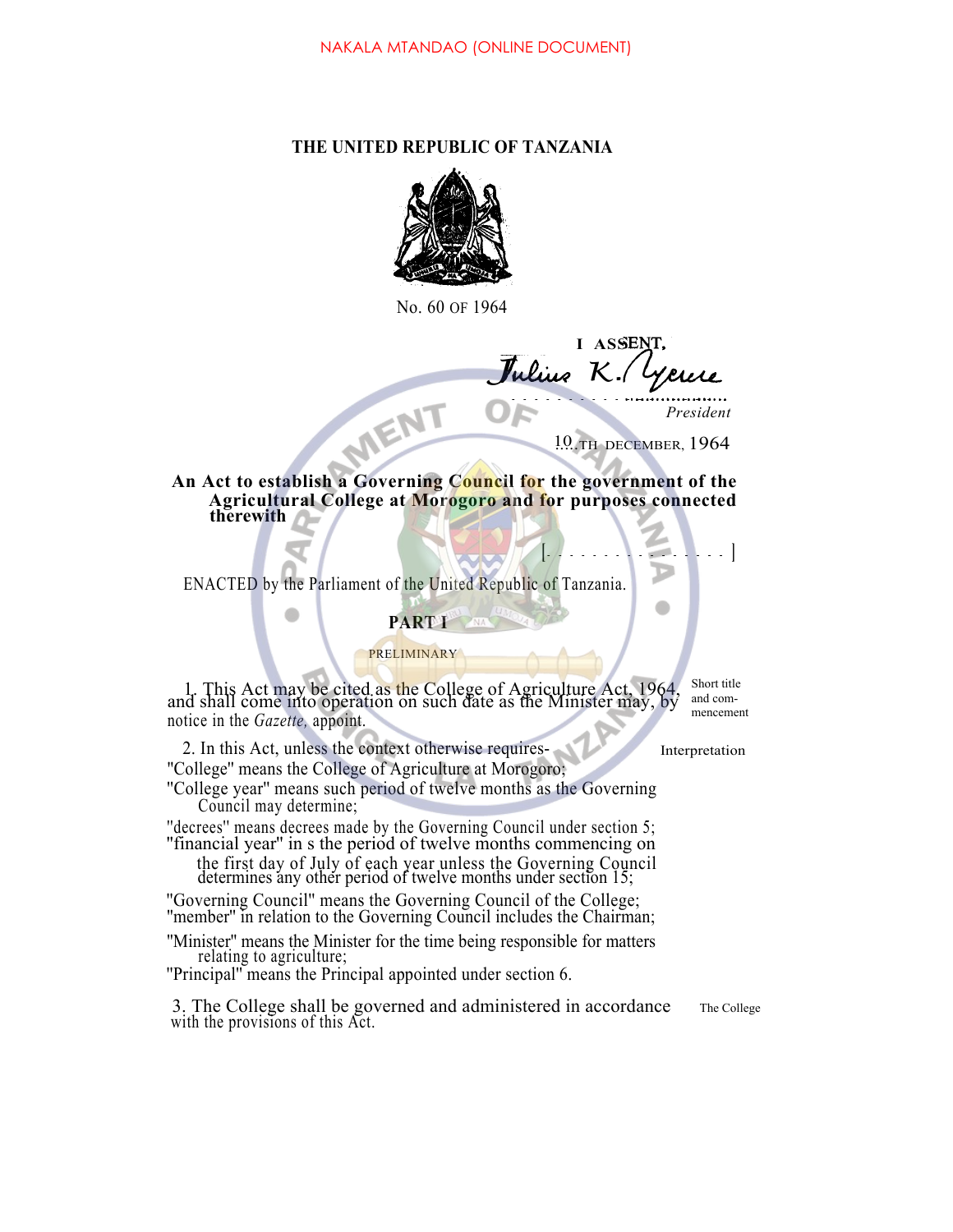# **PART II** PART II

# ESTABLISHMENT OF GOVERNING COUNCIL

Establishment and incorporation of Governing Council

**4**.-(1) There is hereby established a Council to be known as the Governing Council of the College of Agriculture and the government and administration Council of the College of Agriculture and the government and in accordance with the provisions of this Act.

- (2) The Governing Council shall-
	- (a) be a body corporate with perpetual succession and a common seal;
	- (b) be capable of suing and being sued m its corporate name; and
	- (c) be capable of holding, purchasing and otherwise acquiring and disposing of any movable or immovable property for and in connection with the purposes of this Act.

(3) The provisions of the Schedule to this Act shall have effect as to the constitution and proceedings of, and otherwise in relation to, the Governing Council.

of Governing Council

Functions **5**.-(1) The functions of the Governing Council shall be to govern and of Governing administer the College and, in particular but without prejudice to the generality of the foregoing, shall include-

- (a) the authorization of appropriate and necessary expenditure within the funds available to the College;
- (b) the preparation of the annual estimates and of such annual statements as are required by this Act;
- (c) the appointment of the members of the staff of the College;
- (d) subject to the provisions of this Act, the making of rules relat ing to-
	- (i) the fixing of fees and boarding charges;
	- (ii) the terms and conditions of service, including the appointment, dismissal, salary and retiring benefits of the College staff;
- (e) the making of decrees relating generally to the academic manage- ment of the College and, m particular, to-
	- (i) the qualifications necessary for entrance to the College, the courses of instruction to be provided at the College, the duration and number of College terms and award of certificates, diplomas and degrees to students of the College;
	- (ii) the grant of scholarships and studentships and the revocation of any such grant.
- (2) The Governing Council may-
	- (a) appoint to the College a Patron;
	- (b) affiliate the College to, or associate it with, any body or organization, whether in the United Republic or elsewhere, which is concerned with higher education;
	- (c) establish and control a central agricultural library; and
	- (d) engage in research and College Extension activities in conjunction with the Ministry of Agriculture, Forests and Wildlife.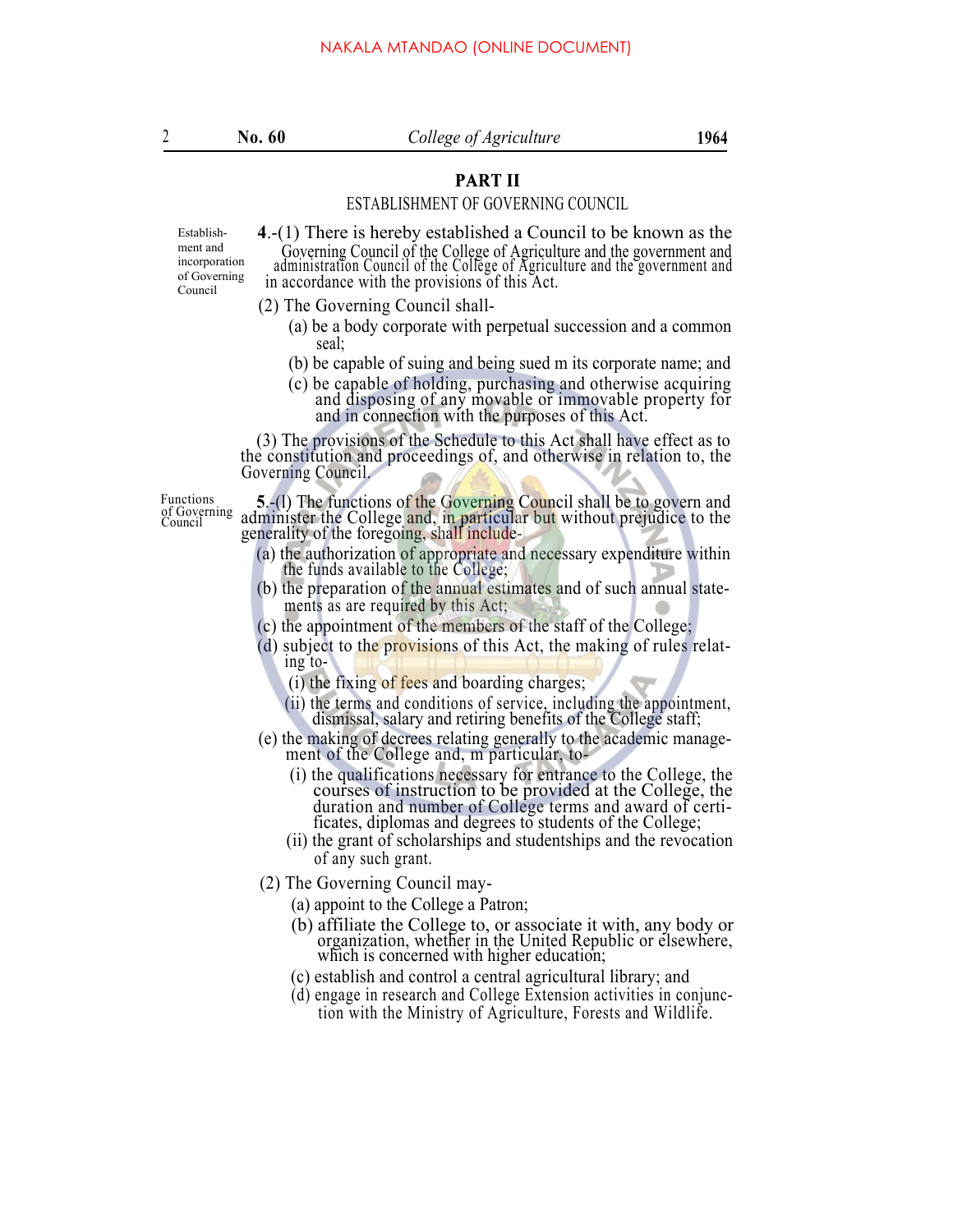## **PART III**

**STAFF** 

**6.**-(1) Subject to the provisions of subsection (2), the Governing Council may appoint a Principal of the College who shall be the chief and administrative and academic officer of the College and he shall be responsible to the Governing Council-

- (a) for the proper administration of the College in accordance with the policy of the Governing Council;
- (b) for the academic management of the College in accordance with the policy of the Governing Council;
- (c) for the proper enforcement of decrees; and

(d) for the discipline of the students of the College.

(2) The appointment of the Principal and his terms and conditions of service shall be subject to the approval of the Minister.

(3) The Governing Council may appoint, on such terms and conditions of service as it may determine, a Deputy Principal of the College.

(4) The Principal or, in his absence, the Deputy Principal, shall be entitled to be present and to speak (but not to vote) at any meeting of the Governing Council.

7. The academic members of the staff of the College shall, subject to the provisions of section 9, be appointed by the Governing Council either-

- (a) on such terms and conditions of service as may be determined by the Governing Council; or
- (b) in the case of a person seconded to the staff of the College from the service of the Government or of any other body or organization, on such terms and conditions of service as may be agreed between the Governing Council and the seconding body.

**<sup>8</sup>**. The administrative staff of the College shall, subject to the provi- sions of section 9, be appointed by the Governing Council either-

- (a) on such terms and conditions of service as may be determined by the Governing Council; or
- (b) in the case of a person seconded to the staff of the College from the service of the Government or of any other body or organization, on such terms and conditions of service as may be agreed between the Governing Council and the seconding body.

**9**. The Governing Council may, subject to such conditions or restrictions as it may impose, delegate to any other person or body of persons the power of appointment of any member of the staff of the College except the Principal or the Deputy Principal.

### **PART IV**

#### FINANCIAL PROVISIONS

**10**. On the coming into operation of this Act, there shall vest in the vesting of Governing Council by virtue of this section and without further assurance assets all funds, assets and property vested or held for the purposes of the College immediately before such coming into operation,

Appointment of Principal and Deputy Principal

Academic staff

Administrative staff

Delegation of power of appointment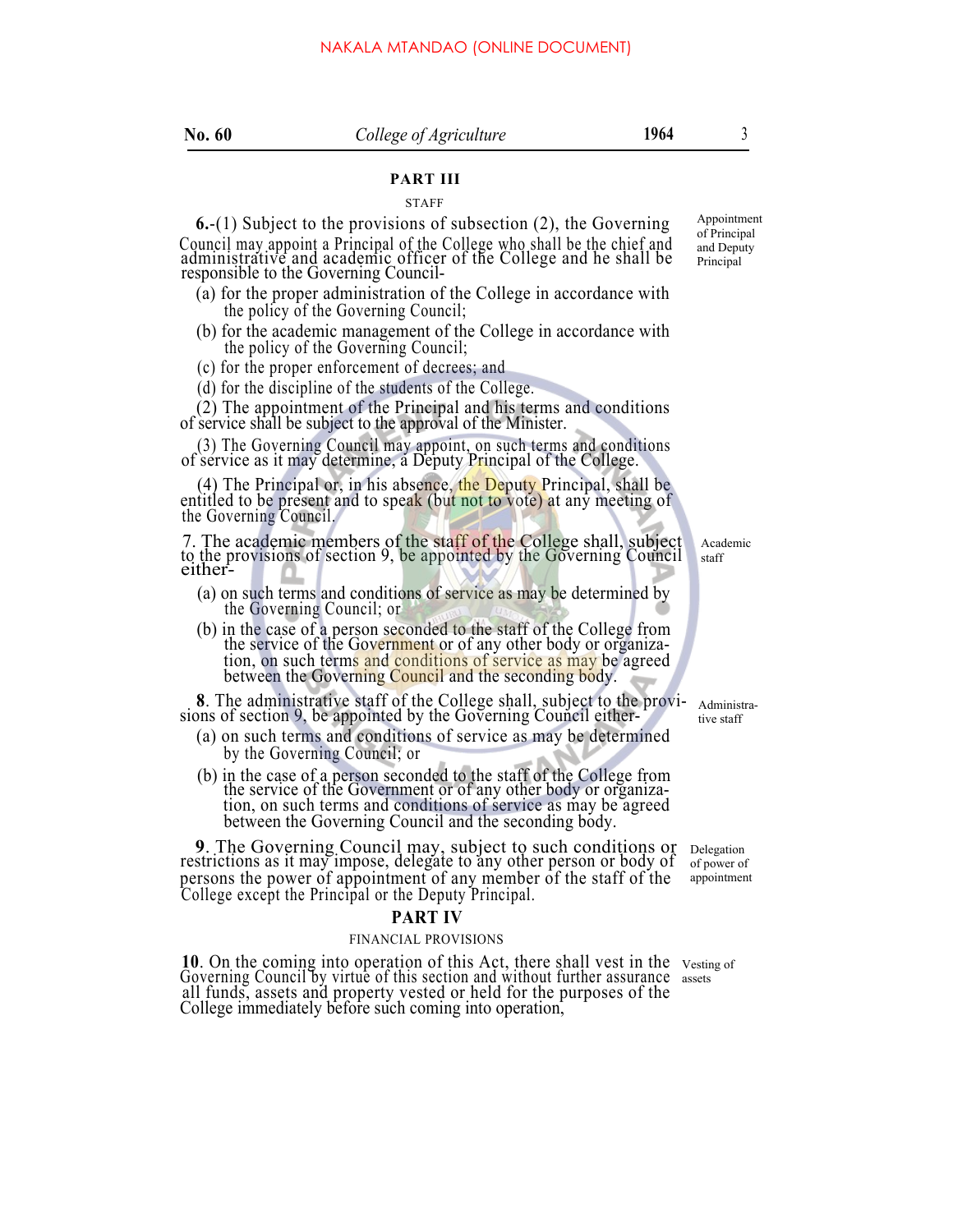# NAKALA MTANDAO (ONLINE DOCUMENT)

| 4                       | No. 60                        | College of Agriculture                                                                                                                                                                                                                                                                                                                                                                                                                                                                                                                                                                                                                                   |                           | 1964 |
|-------------------------|-------------------------------|----------------------------------------------------------------------------------------------------------------------------------------------------------------------------------------------------------------------------------------------------------------------------------------------------------------------------------------------------------------------------------------------------------------------------------------------------------------------------------------------------------------------------------------------------------------------------------------------------------------------------------------------------------|---------------------------|------|
| Management<br>of assets | best interest of the College. | 11. All funds, assets and property, movable and immovable, of the<br>College shall be managed and utilized by the Governing Council in<br>accordance with the provisions of this Act in such manner and for such<br>purposes as, in the opinion of the Governing Council, will promote the                                                                                                                                                                                                                                                                                                                                                               |                           |      |
| Funds of                |                               | 12. The funds of the College shall consist of-                                                                                                                                                                                                                                                                                                                                                                                                                                                                                                                                                                                                           |                           |      |
| the College             |                               | (a) such sums as may be granted by the Government or by any other body or organization for the purposes of the College;<br>(b) all other sums or property which may in any manner become<br>payable to or vested in the Governing Council in respect of any<br>matter incidental to the carrying out of its functions.                                                                                                                                                                                                                                                                                                                                   |                           |      |
| Borrowing<br>powers     | functions.                    | 13. The Governing Council may from time to time borrow sums<br>required by it, whether by way of mortgage or otherwise, for meeting<br>any of its obligations or for the purpose of carrying out any of its                                                                                                                                                                                                                                                                                                                                                                                                                                              |                           |      |
| Investment<br>powers    | the Governing Council.        | 14. The Governing Council may invest such part of the funds of the<br>College as are not required for the carrying out of the functions of                                                                                                                                                                                                                                                                                                                                                                                                                                                                                                               |                           |      |
| Annual<br>estimates     | year:                         | <b>15.</b> -(1) The Governing Council may determine which period of<br>twelve months shall constitute the financial year of the College and shall<br>cause to be prepared annually estimates of the revenue and expenditures<br>of the College for, the ensuing financial year, and such estimates shall<br>be approved by the Governing Council before the commencement of such<br>Provided that in the event of any change in a financial year and for<br>the purposes of the transition from one financial year to another, the<br>transitional period, whether more or less than twelve months, shall be<br>regarded as if it were a financial year. |                           |      |
|                         | in particular for-            | (2) In such annual, estimates, the Governing Council shall make<br>provision for all the estimated expenditures during the financial year and                                                                                                                                                                                                                                                                                                                                                                                                                                                                                                            |                           |      |
|                         | the College;                  | (a) the payment of all salaries, passages, pensions, gratuities and other retiring benefits and other, charges in respect of the staff of the staff of                                                                                                                                                                                                                                                                                                                                                                                                                                                                                                   |                           |      |
|                         |                               | (b) the payment of all fees or expenses<br>Governing Council;                                                                                                                                                                                                                                                                                                                                                                                                                                                                                                                                                                                            | respect of members of the |      |
|                         |                               | (c) the construction, improvement, maintenance and replacement of<br>the buildings, grounds and equipment of the College; and                                                                                                                                                                                                                                                                                                                                                                                                                                                                                                                            |                           |      |
|                         |                               | (d) the creation of such reserve funds to meet future or contingent<br>liabilities as the Governing Council may think fit.                                                                                                                                                                                                                                                                                                                                                                                                                                                                                                                               |                           |      |
|                         | Minister consents thereto.    | (3) No expenditure shall be incurred for the College except in<br>accordance with the provisions of the annual estimates, unless the                                                                                                                                                                                                                                                                                                                                                                                                                                                                                                                     |                           |      |
| Accounts<br>and audit   |                               | 16.-(1) The Governing Council shall keep, or cause to be kept,<br>proper accounts and such accounts together with-                                                                                                                                                                                                                                                                                                                                                                                                                                                                                                                                       |                           |      |
|                         |                               |                                                                                                                                                                                                                                                                                                                                                                                                                                                                                                                                                                                                                                                          |                           |      |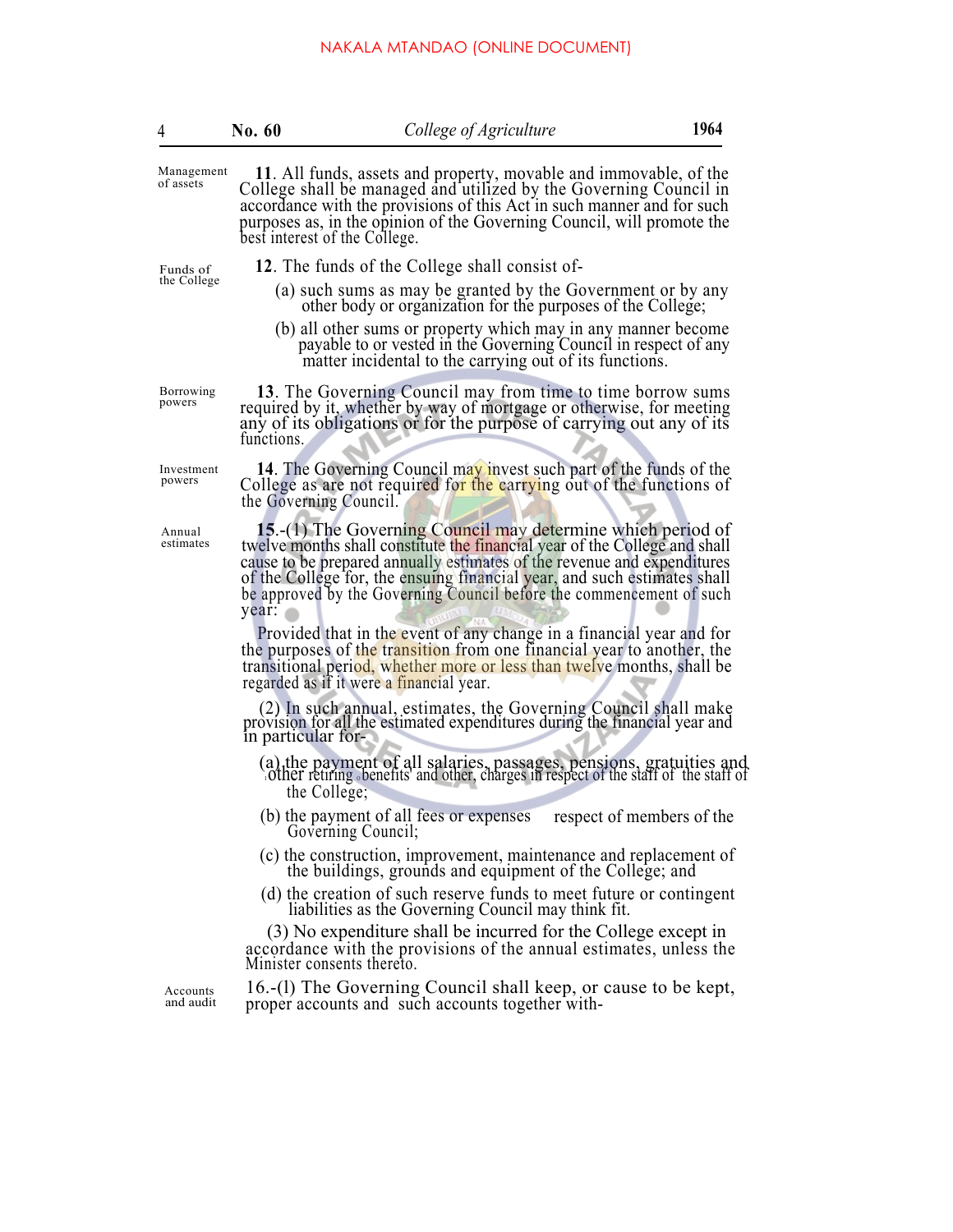|  | N | ı |
|--|---|---|
|  |   |   |

- 
- (a) a statement of income and expenditure during the previous financial year; and
- (b) a statement of the assets and liabilities of the Governing Council on the last day of such year,

shall, as soon as practicable after the end of each financial year, be submitted to and audited by such auditors as the Governing Council shall appoint.

(2) The Principal shall, as soon as practicable after the end of each College year, cause to be prepared a report on the working of the College during such year, and such report, signed by the Principal, shall be submitted to the Governing Council.

#### **PART V**

#### MISCELLANEOUS

**<sup>17</sup>**. (1) The Governing Council may, subject to the provisions of this Act, make rules for the government and administration of the College.

(2) The Principal may make orders for the better carrying into effect of the powers and duties conferred or imposed on him under the provisions of this Act.

(3) Notwithstanding the provisions of section 7 of the Interpretation and General Clauses Ordinance, it shall not be necessary for the rules or orders made under this section to, be published in the *Gazette.*

(4) The provisions of paragraph (b) of section 25 of the Interpretation and General Clauses Ordinance shall not apply in respect of rules or orders made under this section.

**18**. No member of the Governing Council shall be personally liable for any act or thing done or omitted to be done by him as such in good faith and without negligence for the purposes of the College.

**19.-(1)** The provisions of the East African Income Tax (Manage- Exemption ment) Act, 1958, as regards income chargeable to tax, shall not apply from incom to any grants made or fees paid to the Governing Council and any such grants and fees shall be exempt from tax. ment) Act, 1958, as regards income chargeable to tax, shall not apply from income

. (2) The provisions of the Customs Tariff Ordinance as regards the levy, collection and payment of import duties, shall not apply to equipment and stores imported by the Governing Council for the official use of the College, and any such stores and equipment shall be exempt from import duties and suspended duties.

#### SCHEDULE

#### $(Section 4 (3))$

**I**.-(1) The Governing Council shall consist of thirteen members twelve of whom shall Constitution be appointed by the Minister, of whom-

- (a) six shall be representative of agricultural producers in the United Republic;
- (b) three shall represent the Ministry of Agriculture, Forests and Wildlife;
- (c) one shall represent the Ministry of Education;
- (d) One shall represent the Ministry of Commerce and Co-operatives;

Rules and orders

Member of Governing Council not personally liable

tax and import duties E.A.C.S.O No 10 of 1958 Cap 346.